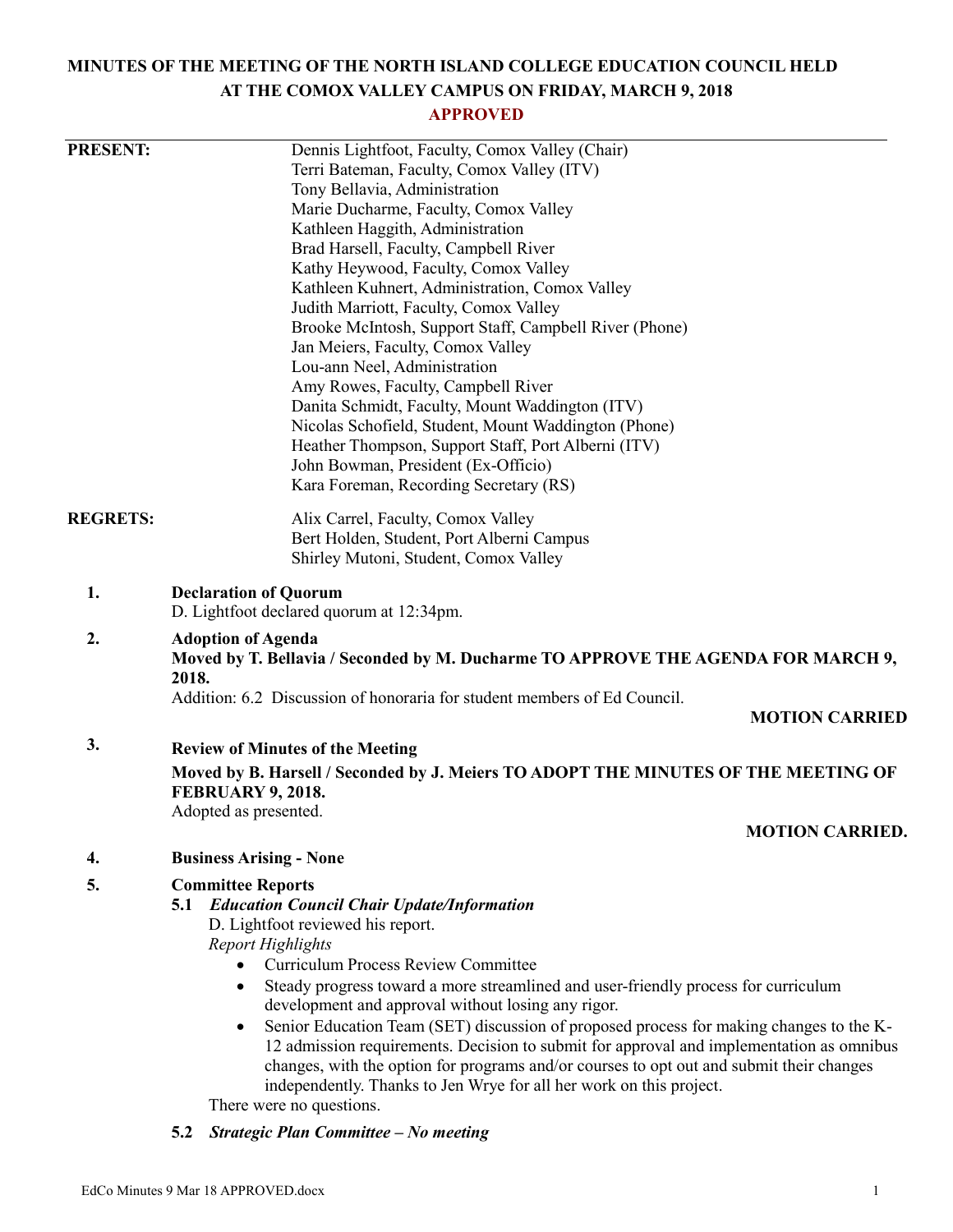### **5.3** *Planning and Standards Committee*

Minutes of 23 February 2018 K. Kuhnert stated that the committee continues to work on three policies. She hopes to have them ready for EdCo's review in June.

#### **5.4** *Fast Track Committee – No meeting*

**5.5** *Curriculum Committee*

**Minutes of Curriculum Meetings – February 16, 2018**

**5.5.1 New Program – Aboriginal Leadership Certificate**

## **Moved by K. Haggith / Seconded by B. Harsell TO APPROVE THE NEW PROGRAM.**

## **EFFECTIVE/START DATE: FA 2018**

#### *Discussion:*

- Q. Will content be localized?
- A. Yes, when courses are developed.
- Q. Will courses be transferable?
- A. Yes, in conversations with UVic & VIU. We share a program developer.

#### **ACTION ITEMS:**

Clarify program length. Full time 8 months

#### **MOTION CARRIED.**

## **5.5.2 New Course – ABG 100 Histories and Impacts of Colonization**

**Moved by K. Haggith / Seconded by M. Ducharme TO APPROVE THE NEW COURSE.**

## **EFFECTIVE/START DATE: FA 2018**

#### *Discussion:*

Q. Will these courses be open to students in other programs? A. Yes, we want flexibility and to make courses available as electives. **ACTION ITEMS:** #6: add Certificate (on all courses) #15: remove "will be explored" (last sentence)

#### **MOTION CARRIED.**

#### **5.5.3 New Course – ABG 102 Governance and Organizational Structures**

**Moved by K. Haggith / Seconded by K. Heywood TO APPROVE THE NEW COURSE.**

## **EFFECTIVE/START DATE: FA 2018**

#### *Discussion:*

Q. Why include ENG 160 as co-requisite? A. It will be replaced with ENG 161, an indigenized equivalent which is still under development. **ACTION ITEMS:**  $#6$ : same

#17: remove "or instructor permission"

## **MOTION CARRIED.**

**5.5.4 New Course – ABG 103 Vision, Values, Philosophies and Ethics Moved by K. Haggith / Seconded by B. Harsell TO APPROVE THE NEW COURSE.**

**EFFECTIVE/START DATE: FA 2018** *Discussion:* None. **ACTION ITEMS:**  $#6$ : same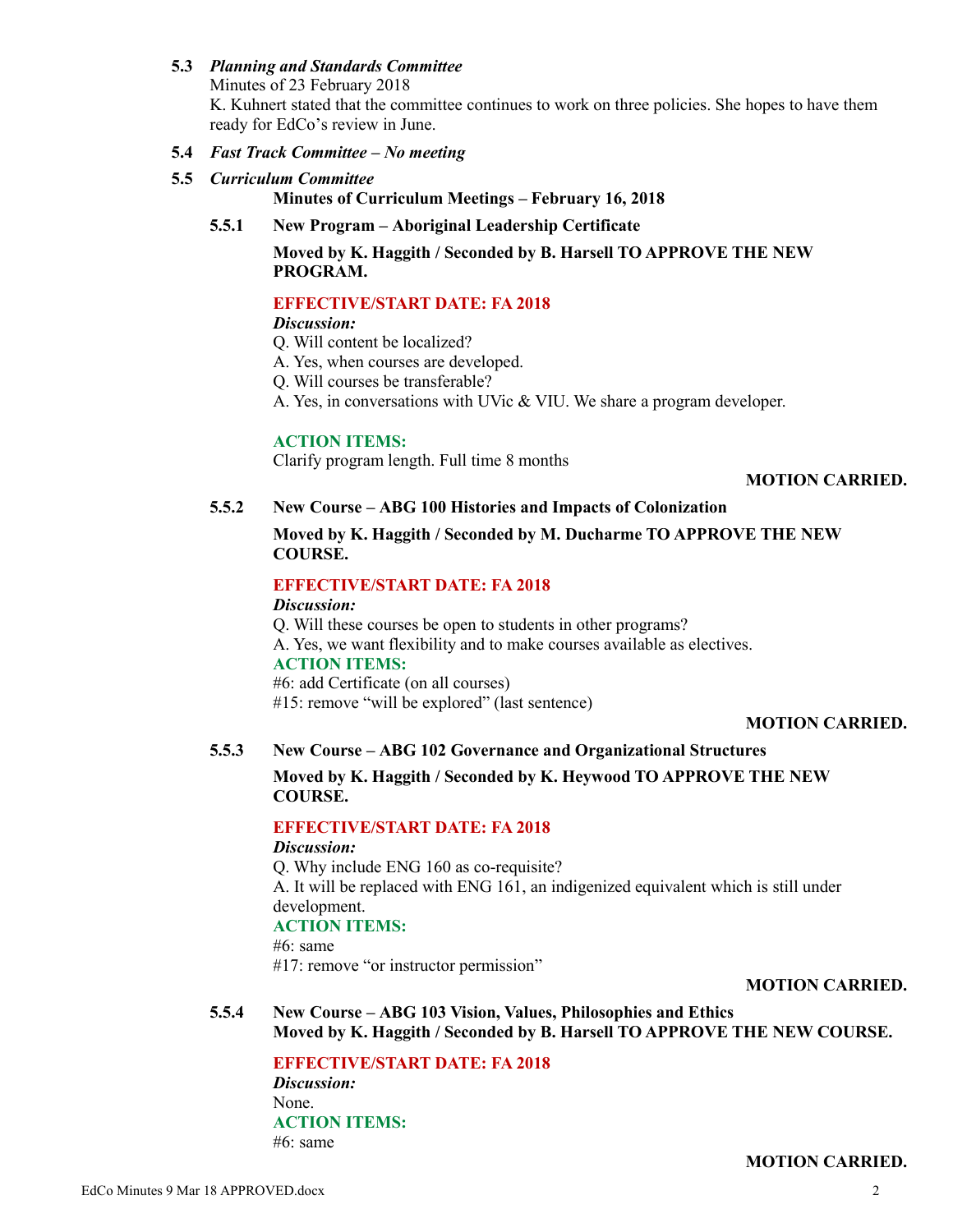## **5.5.5 New Course – ABG 105 Politics, Policy and Practice**

**Moved by K. Haggith / Seconded by K. Heywood TO APPROVE THE NEW COURSE.**

## **EFFECTIVE/START DATE: FA 2018**

*Discussion:* Recommend in future you include program structure in PDW to describe scaffolding. **ACTION ITEMS:** #6: same #16: remove all but ABG 100

**MOTION CARRIED.**

## **5.5.6 New Course – ABG 110 Community Development and Planning Moved by K. Haggith / Seconded by B. Harsell TO APPROVE THE NEW COURSE.**

**EFFECTIVE/START DATE: FA 2018** *Discussion:* None. **ACTION ITEMS:** #6: same

## **MOTION CARRIED.**

### **5.5.7 New Course – ABG 111 Economic Development**

### **Moved by K. Haggith / Seconded by J. Meiers TO APPROVE THE NEW COURSE.**

## **EFFECTIVE/START DATE: FA 2018**

*Discussion:*

Concern about need for math prerequisites; there is no accounting level work in this course. Students will be employed in the field so will have requisite knowledge. Includes higher level concepts, not accounting. UVic doesn't have math prerequisite for their diploma. **ACTION ITEMS:**

#6: same

## **MOTION CARRIED.**

## **5.5.8 New Course – ABG 115 Human Resources**

**Moved by K. Haggith / Seconded by K. Heywood TO APPROVE THE NEW COURSE.**

**EFFECTIVE/START DATE: FA 2018** *Discussion:* None **ACTION ITEMS:** #6: same

## **MOTION CARRIED.**

## **5.5.9 New Course – ABG 120 Communications**

**Moved by K. Haggith / Seconded by M. Ducharme TO APPROVE THE NEW COURSE.**

**EFFECTIVE/START DATE: FA 2018** *Discussion:* None **ACTION ITEMS:** #6: remove "program" Suggestion: #17: add ENG 160 as corequisite

## **MOTION CARRIED.**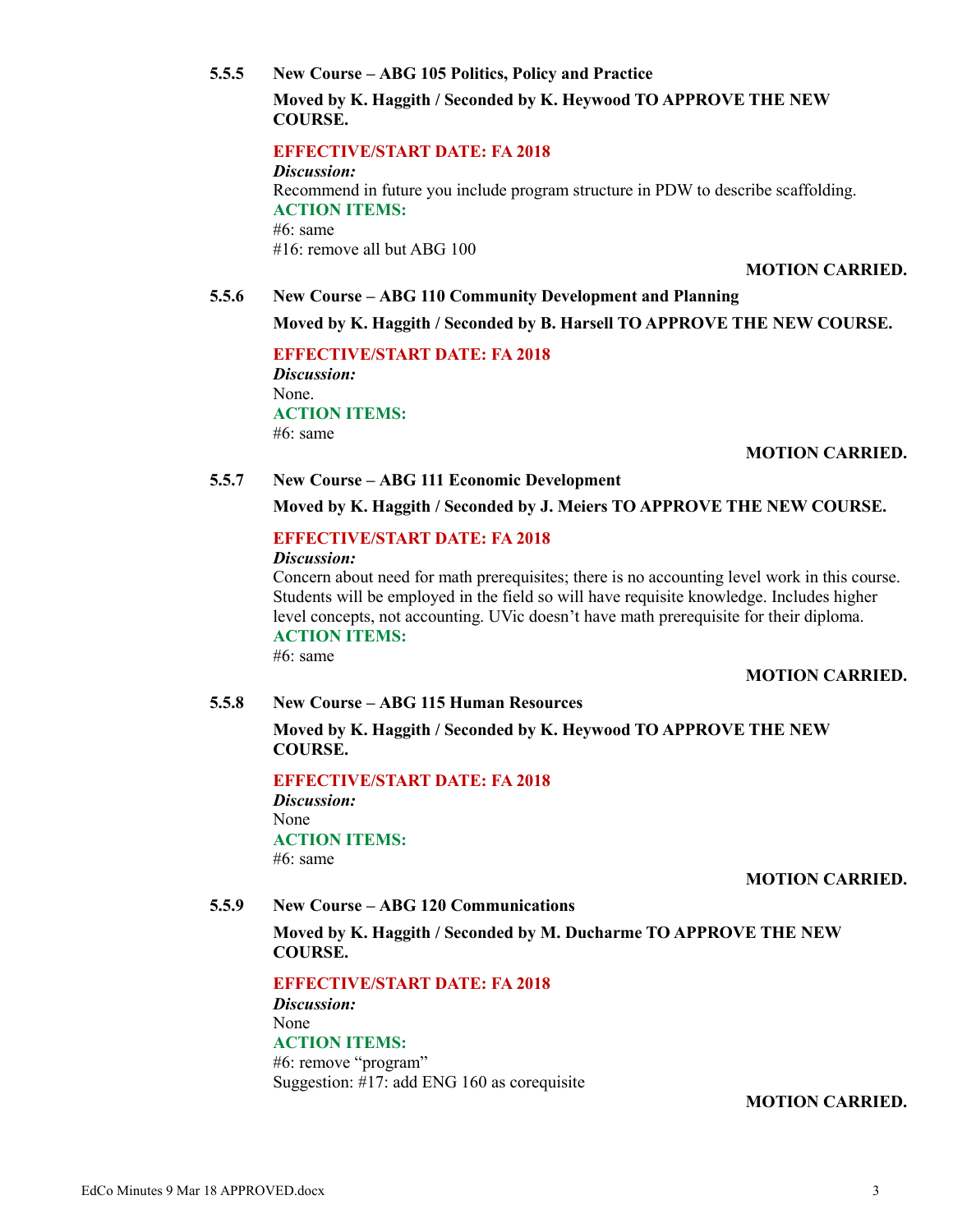#### **5.5.10 New Course – ABG 125 Finance**

## **Moved by K. Haggith / Seconded by B. Harsell TO APPROVE THE NEW COURSE.**

**EFFECTIVE/START DATE: FA 2018** *Discussion:* None **ACTION ITEMS:** #6: add "Certificate"

#### **MOTION CARRIED.**

Thanks were extended to all those who participated in creating this program. It will be the first time a program like this is offered by a post-secondary on Vancouver Island.

#### **5.5.11 New Course – NCN 096 Introduction to Nuu-chah-nulth Language**

#### **Moved by K. Haggith / Seconded by J. Meiers TO APPROVE THE NEW COURSE.**

#### **EFFECTIVE/START DATE: FA 2018**

*Discussion:*

Q. Will 2 credits impact articulation?

A. There is no real value to credits on ABE courses. Part of the rationale for development is so that adults could use it if they want to get an adult diploma. It has been modelled after the Kwakwala programs.

**ACTION ITEMS:**

None

#### **MOTION CARRIED.**

#### **5.5.12 Program Revision – Hospital Unit Clerk Certificate**

**Moved by K. Haggith / Seconded by M. Ducharme TO APPROVE THE PROGRAM REVISION.**

**EFFECTIVE/START DATE: FA 2018**

*Discussion:* None **ACTION ITEMS:** None

#### **MOTION CARRIED.**

**5.5.13 Course Revision – HUC 105 Unit Clerk Procedures and Observations**

**Moved by K. Haggith / Seconded by B. Harsell TO APPROVE THE COURSE REVISION.**

### **EFFECTIVE/START DATE: FA 2018**

*Discussion:*

Need to clarify language in Instructor Qualifications **ACTION ITEMS:**

Instructor Qualifications: clarify language

"BSN with 2 years' experience teaching adults, or post-secondary education and/or a graduate of a recognized Unit Clerk Program, with a minimum…" and remove last sentence.

#### **MOTION CARRIED.**

### **5.5.14 Course Revision – HUC 106 Unit Clerk Practicum Moved by K. Haggith / Seconded by T. Bellavia TO APPROVE THE COURSE REVISION.**

**EFFECTIVE/START DATE: FA 2018**

*Discussion:* Same as 105 **ACTION ITEMS:** Same change as 105